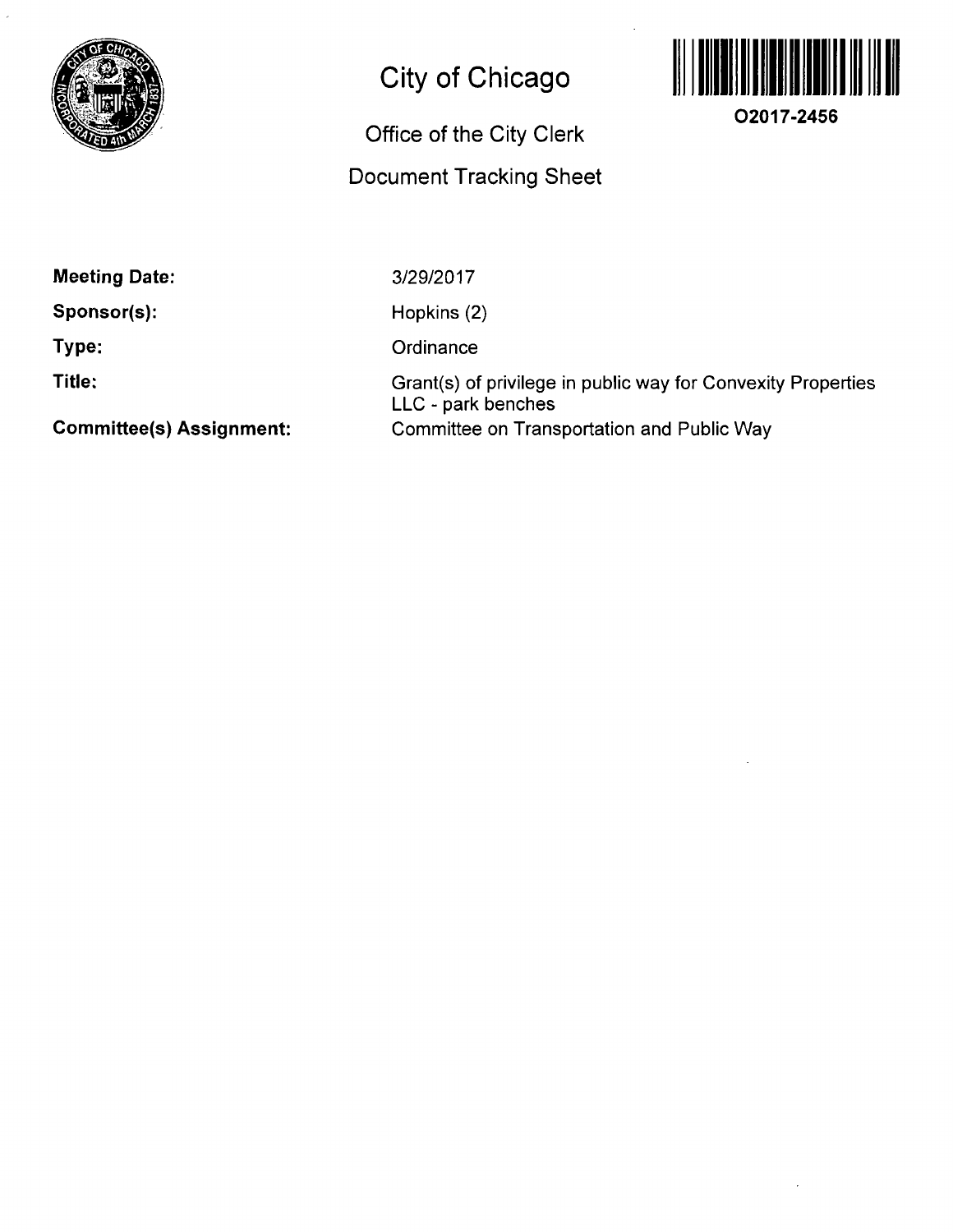**ORDINANCE** CONVEXITY PROPERTIES, LLC Acct. No. 369492 - 3 Permit No. 1126215

Be It Ordained by the City Council of the City of Chicago:

SECTION 1. Permission and authority are hereby given and granted to CONVEXITY PROPERTIES, LLC, upon the terms and subject to the conditions of this ordinance to construct, install, maintain and use two (2) Park bench(s) on the public right-of-way adjacent to its premises known as 1118 N. State St..

Said Park bench(s) at N. State Street measure(s):

One (1) at five (5) feet in length, and one point six six (1.66) foot in width for a total of eight point three (8.3) square feet.

One (1) at four (4) feet in length, and one point six six (1.66) foot in width for a total of six point six four (6.64) square feet.

The location of said privilege shall be as shown on prints kept on file with the Department of Business Affairs and Consumer Protection and the Office of the City Clerk.

Said privilege shall be constructed in accordance with plans and specifications approved by the Department of Transportation (Division of Project Development).

This grant of privilege in the public way shall be subject to the provisions of Section 10-28-015 and all other required provisions of the Municipal Code of Chicago.

The grantee shall pay to the City of Chicago as compensation for the privilege #1126215 herein granted the sum of one hundred fifty (\$150.00) per annum in advance.

A 25% penalty will be added for payments received after due date.

The permit holder agrees to hold the City of Chicago harmless for any damage, relocation or replacement costs associated with damage, relocation or removal of private property caused by the City performing work in the public way.

Authority herein given and granted for a period of five (5) years from and after Date of Passage.

Alderman

Brian Hopkins 2nd Ward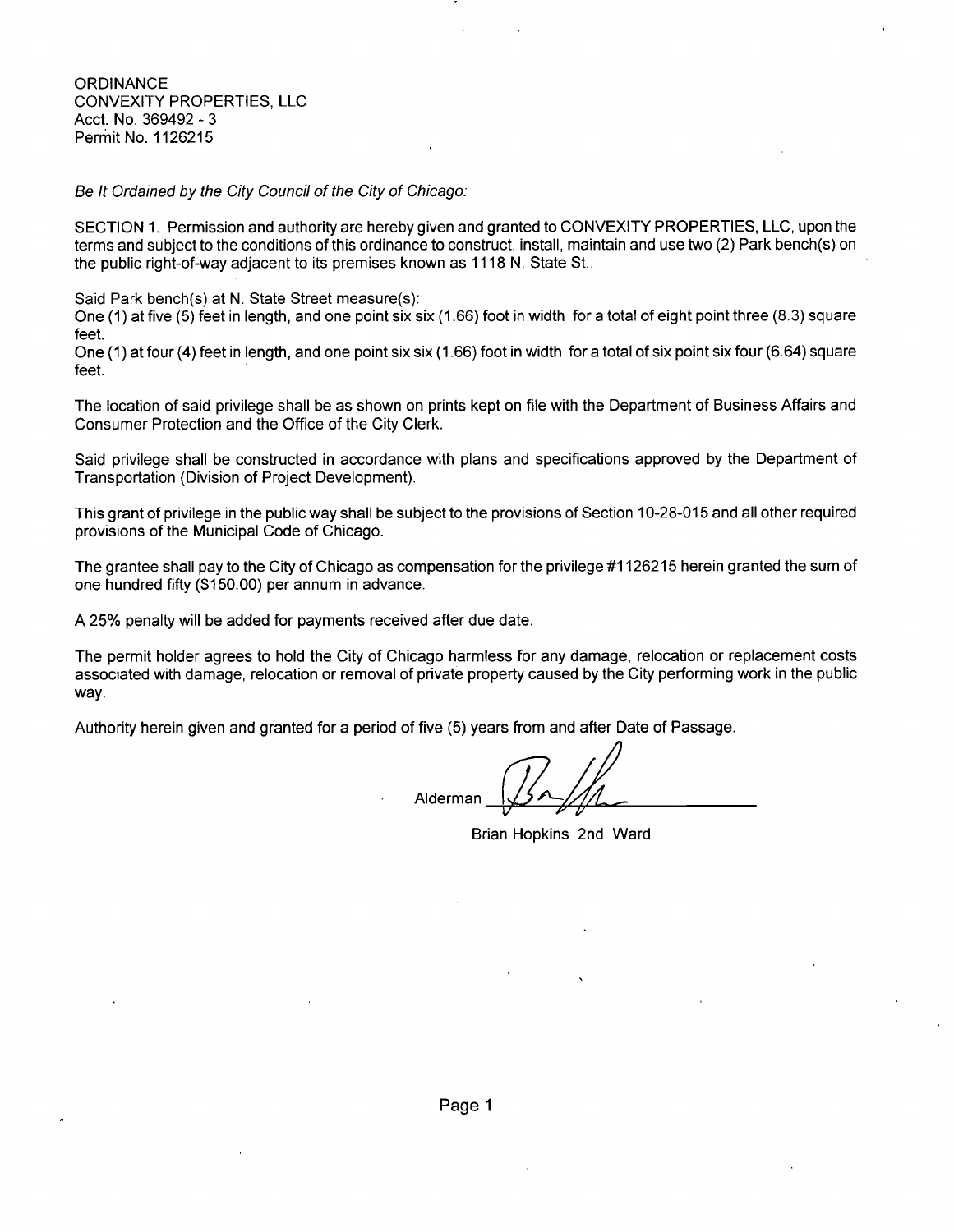